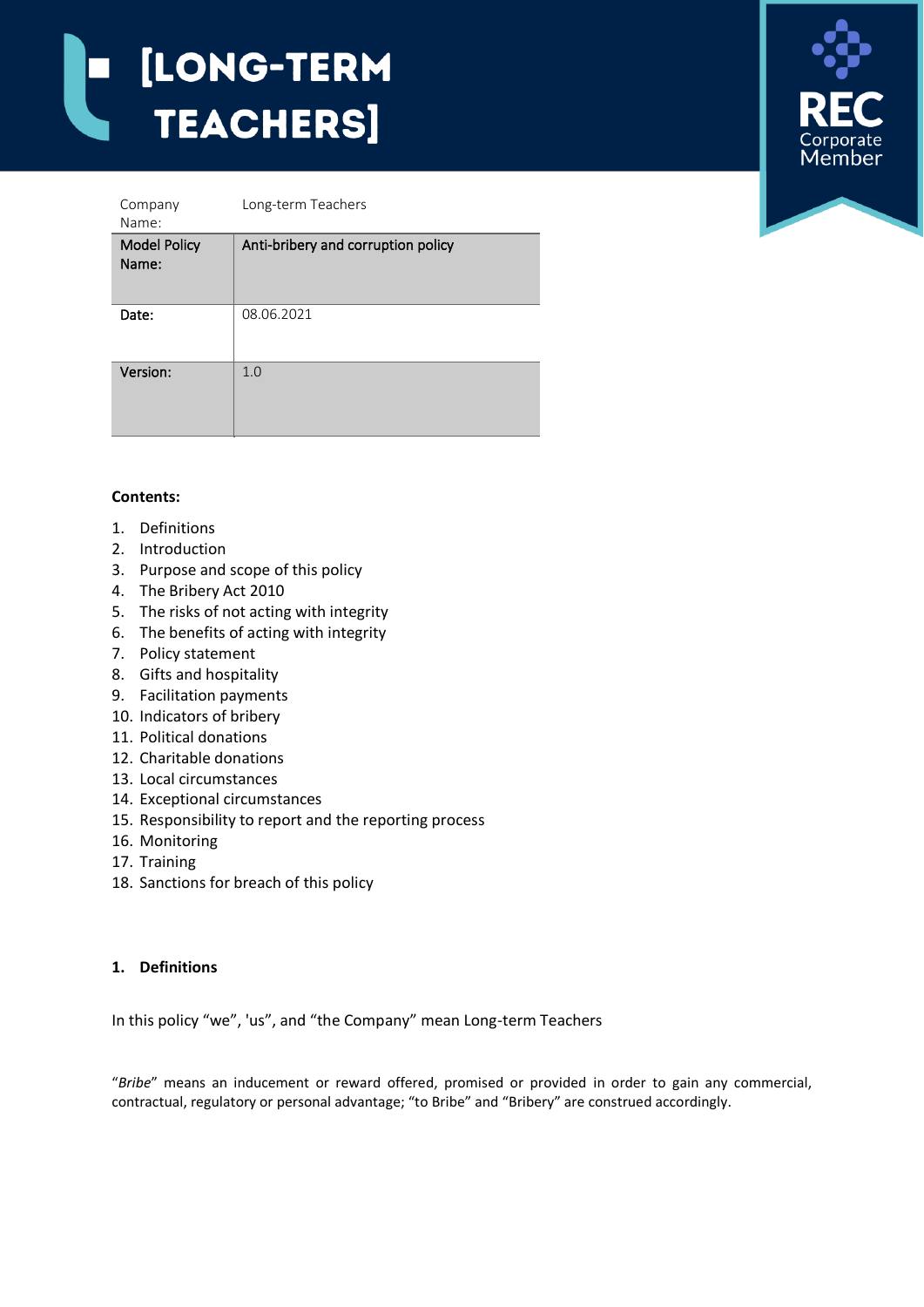*"Relevant Person"* means any individual (whether an officer of employee of the Company, or a temporary worker, contractor or consultant providing services to or on behalf of the Company) or any corporate entity who performs functions for or on behalf of the Company.

# **2. Introduction**

One of the Company's core values is to uphold responsible and fair business practice. It is committed to promoting and maintaining the highest level of ethical standards in relation to all its business activities. Its reputation for maintaining lawful business practices is of paramount importance and this Policy is designed to preserve these values. The Company therefore has **a zerotolerance policy towards bribery and corruption** and is committed to acting fairly and with integrity in all of its business dealings and relationships and to implementing and enforcing effective systems to counter bribery.

# **3. Purpose and scope of this policy**

This Policy sets out the steps all of us must take to prevent bribery and corruption in our business and to comply with relevant legislation. It is aimed at:

- ensuring compliance with anti-bribery laws, rules and regulations, not just within the UK but in any other country within which the Company may carry out its business or in relation to which its business may be connected;
- enabling any Relevant Person to understand the risks associated with bribery and to encourage them to be vigilant and effectively recognise, prevent and report any wrongdoing, whether by themselves or others;
- providing suitable and secure reporting and communication channels and ensuring that any information that is reported is properly and effectively dealt with;
- creating and maintaining a rigorous and effective framework for dealing with any suspected instances of bribery or corruption.

All Relevant Persons are expected to adhere to the principles set out in this Policy.

# **4. The Bribery Act 2010**

The Bribery Act 2010 (the Bribery Act) came into force on 1 July 2011. The Bribery Act affects the Company in its business relations anywhere in the world.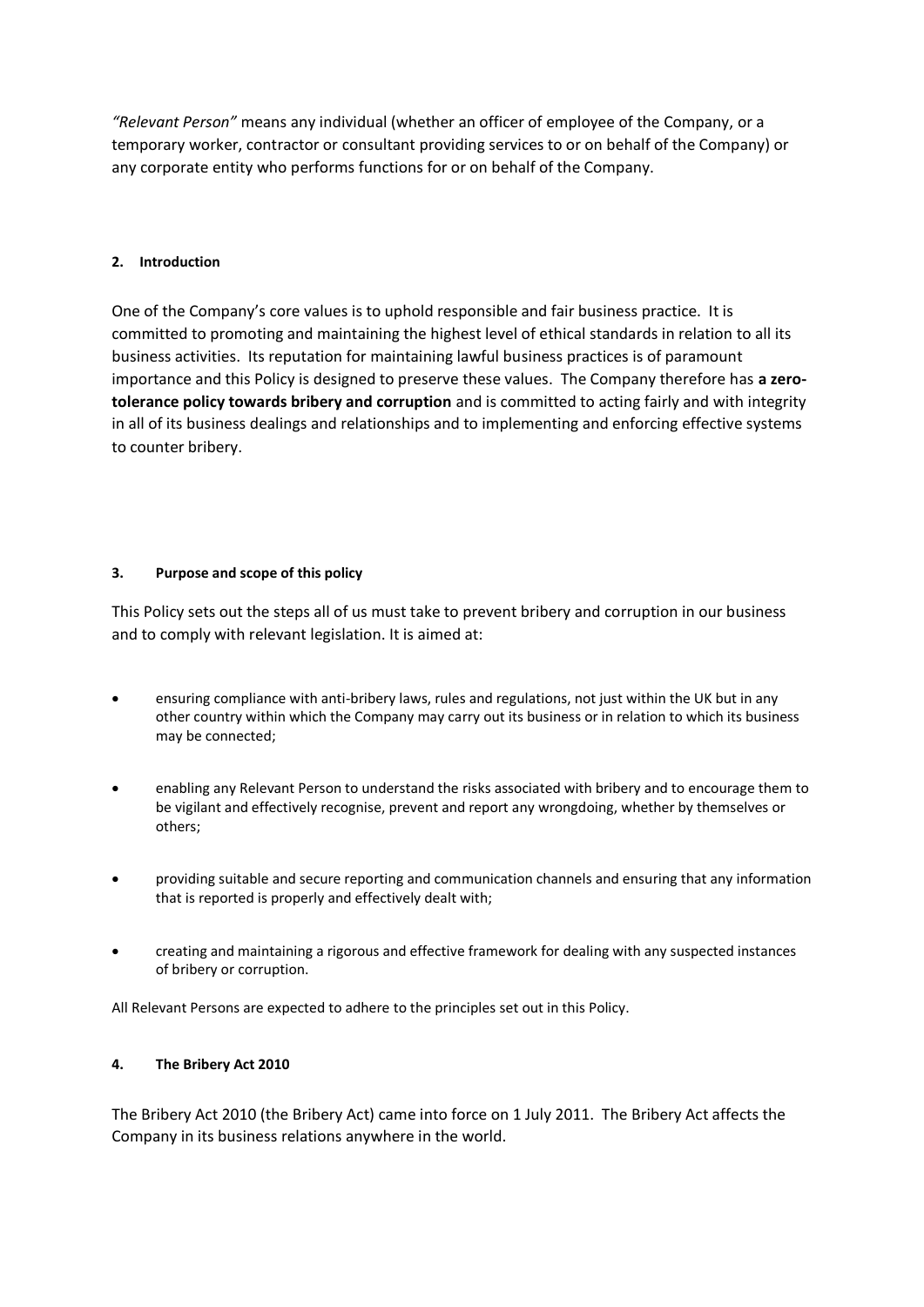Under the Bribery Act it is an offence to:

- 1. bribe a person i.e. to offer, promise or give a financial or other advantage to another person, whether within the UK or abroad, with the intention of inducing or rewarding improper conduct;
- 2. receive a Bribe i.e. to request, agree to receive or accept a financial or other advantage for or in relation to improper conduct;
- 3. bribe a foreign public official; and
- 4. fail to prevent Bribery.

## **5. Risks of not acting with integrity**

Involvement in Bribery or corruption carries many risks. Among them are:

- a company which pays or accepts Bribes is not in control of its business and is at risk of blackmail;
- if the Company is found guilty of Bribery or even of failing to have adequate procedures in place to prevent Bribery, it will be subject to unlimited fines;
- any person found guilty of Bribery will be subject to fines and/or imprisonment of up to 10 years;
- a public exposure, or even allegation, of bribery would entail severe reputational damage. The Company's share price would almost certainly drop,banking or supply facilities might be withdrawn or be available on much less favourable terms, and the Company could be blacklisted as an approved tenderer for both public and private sector contracts;
- the cost of our insurance cover could increase very significantly; and
- good people will not want to work for us.

#### **6. Benefits of acting with integrity**

Equally, there are noticeably clear benefits to acting with propriety. These include:

- we increase our chances of being selected as a supplier in both the public and private sectors;
- we remain in good standing with our banks and our own suppliers and they will want to keep doing business with us;
- a business with high ethical standards is a good place to work; and
- it is a requirement of the REC Code of Professional Practice that we always act with integrity.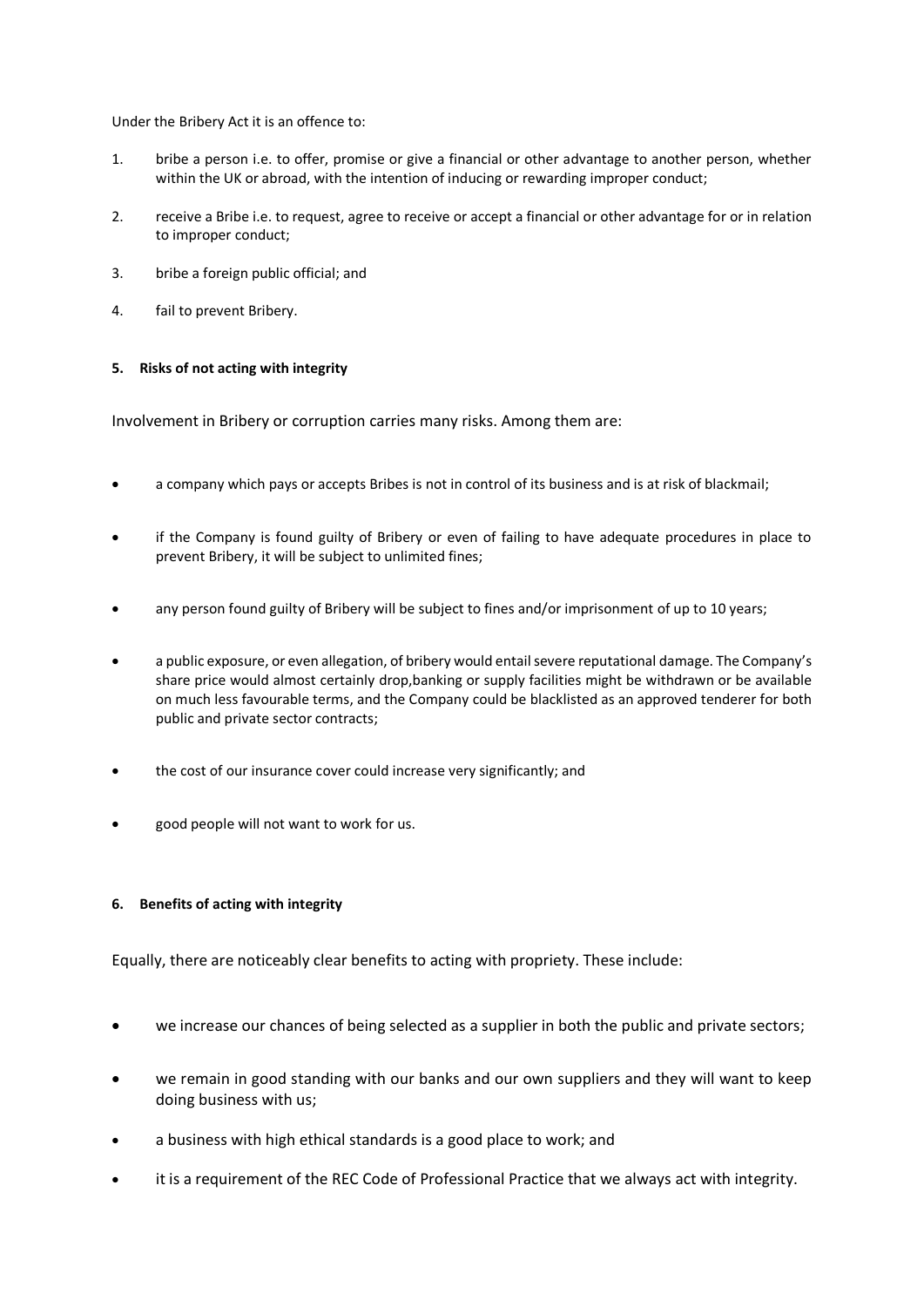# **7. Policy statement**

All Relevant Persons and Associated Persons are always required:

- not to commit an offence listed above at section 4 or any other offence;
- to comply with the Bribery Act;
- to act honestly, responsibly and with integrity;
- to safeguard and uphold the Company's core values by operating in an ethical, professional, and lawful manner at all times.

**Bribery of any kind is strictly prohibited.** Under no circumstances should any provision be made, money set aside, or accounts created for the purposes of facilitating the payment or receipt of a Bribe. The Company recognises that industry practices may vary from country to country or from culture to culture. What is considered unacceptable in one place may be normal or usual practice in another. You should seek appropriate guidance from the Company's Compliance Officer. **All Relevant Persons and all Associated Persons are expected to always adhere strictly to the guidelines set out in this Policy.** If you are in doubt as to what might amount to bribery or what might constitute a breach of this Policy, refer the matter to the Company's Compliance Officer.

#### **8. Gifts and Hospitality**

The Company occasionally provides gifts and hospitality to clients, customers, contractors, and suppliers. This is not prohibited by the Bribery Act provided the following requirements are met:

- the gift is not made with the intention of influencing a third party to obtain or retain business or a business advantage, or to reward the provision or retention of business or a business advantage;
- it complies with local laws;
- it is given in the Company's name, not in the giver's personal name;
- it does not include cash or a cash equivalent (such as gift vouchers);
- it is of an appropriate and reasonable type and value and given at an appropriate time;
- it is given openly, not secretly;
- it is approved in advance by a director of the Company.

In summary, it is not acceptable to give, promise to give, or offer, a payment, gift or hospitality with the expectation or hope that a business advantage will be received, or to reward a business advantage already given, or to accept a payment, gift or hospitality from a third party that you know or suspect is offered or provided with the expectation that it will obtain a business advantage for them.

## **9. Facilitation payments**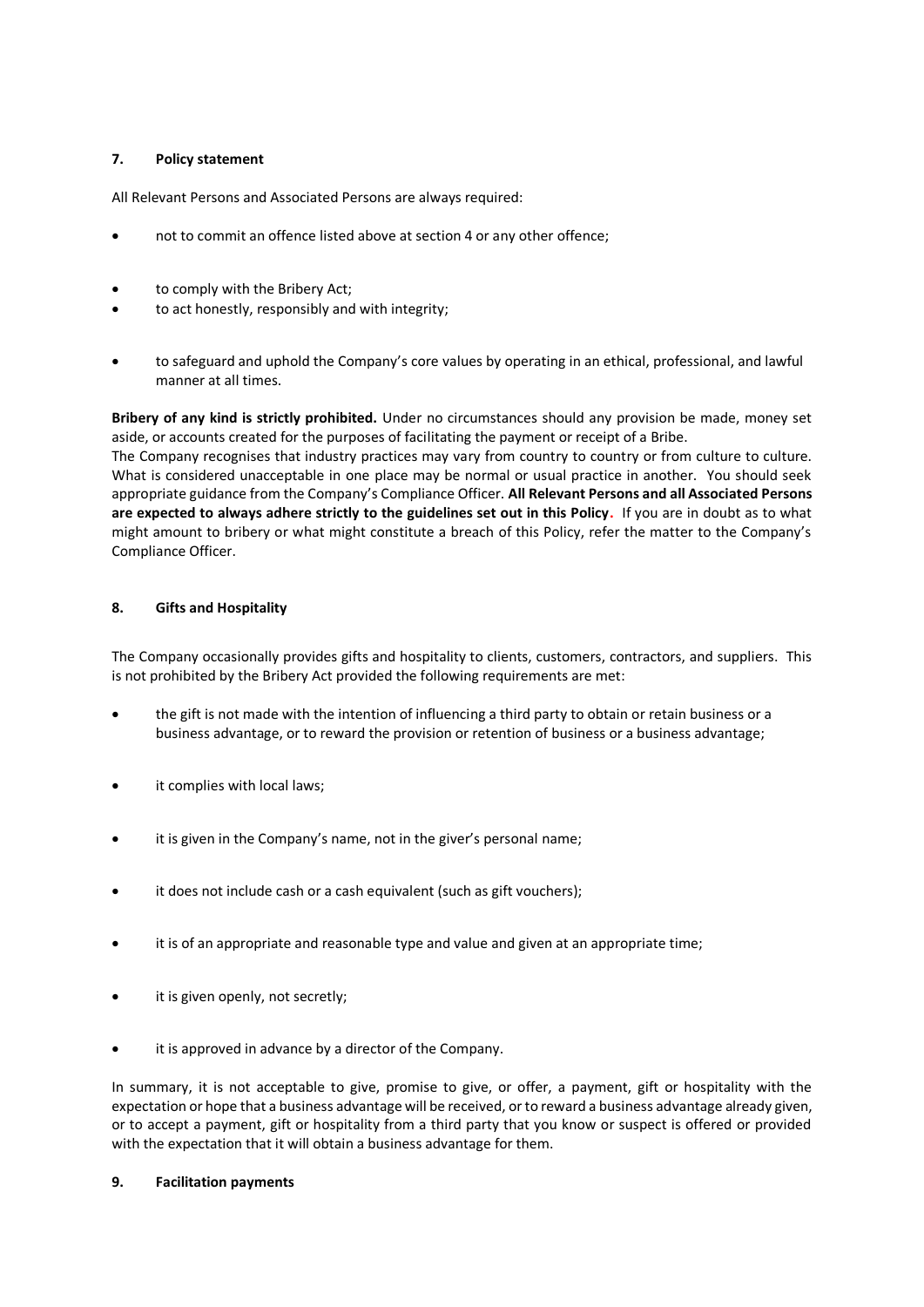Any payment or gift to a public official or other person to secure or accelerate the prompt or proper performance of a routine government procedure or process, otherwise known as a "facilitation payment", is also strictly prohibited. Facilitation payments are not commonly paid in the UK but they are common in some other jurisdictions.

# **10. What are the indicators of bribery?**

Common indicators of corruption include those listed below. There may well be others. For example:

- payments are for abnormal amounts (e.g. commission), or made in an unusual way, eg what would normally be a single payments is made in stages, through a bank account never previously used, or in a currency or via a country which has no connection with the transaction;
- process is bypassed for approval or sign-off of terms or submission of tender documents, payments, or other commercial matters; those whose job it is to monitor commercial processes (e.g [insert person or department specific to Company, e.g. Internal Audit]) may be prevented from or hindered in doing so;
- individuals are secretive about certain matters or relationships and/or insist on dealing with them personally. They may make trips at short notice without explanation, or have a more lavish lifestyle than expected;
- decisions are taken for which there is no clear rationale;
- records are incomplete or missing.

# **11. Political contributions**

You should be aware that such contributions can be (or be seen as) Bribes in disguise. We do not make donations to political parties. No individual is to make donations stated to be, or which could be taken to be, on our behalf without the prior approval of the Board. You may, of course, make political donations in a personal capacity but please be sensitive to how such contributions could be perceived, especially by those who are aware of your connection with the Company.

### **12. Charitable donations**

Bribes may even be disguised as charitable donations. Again, for that reason, donations we make are approved by resolution of the Board and recorded. Whilst individuals may of course make personal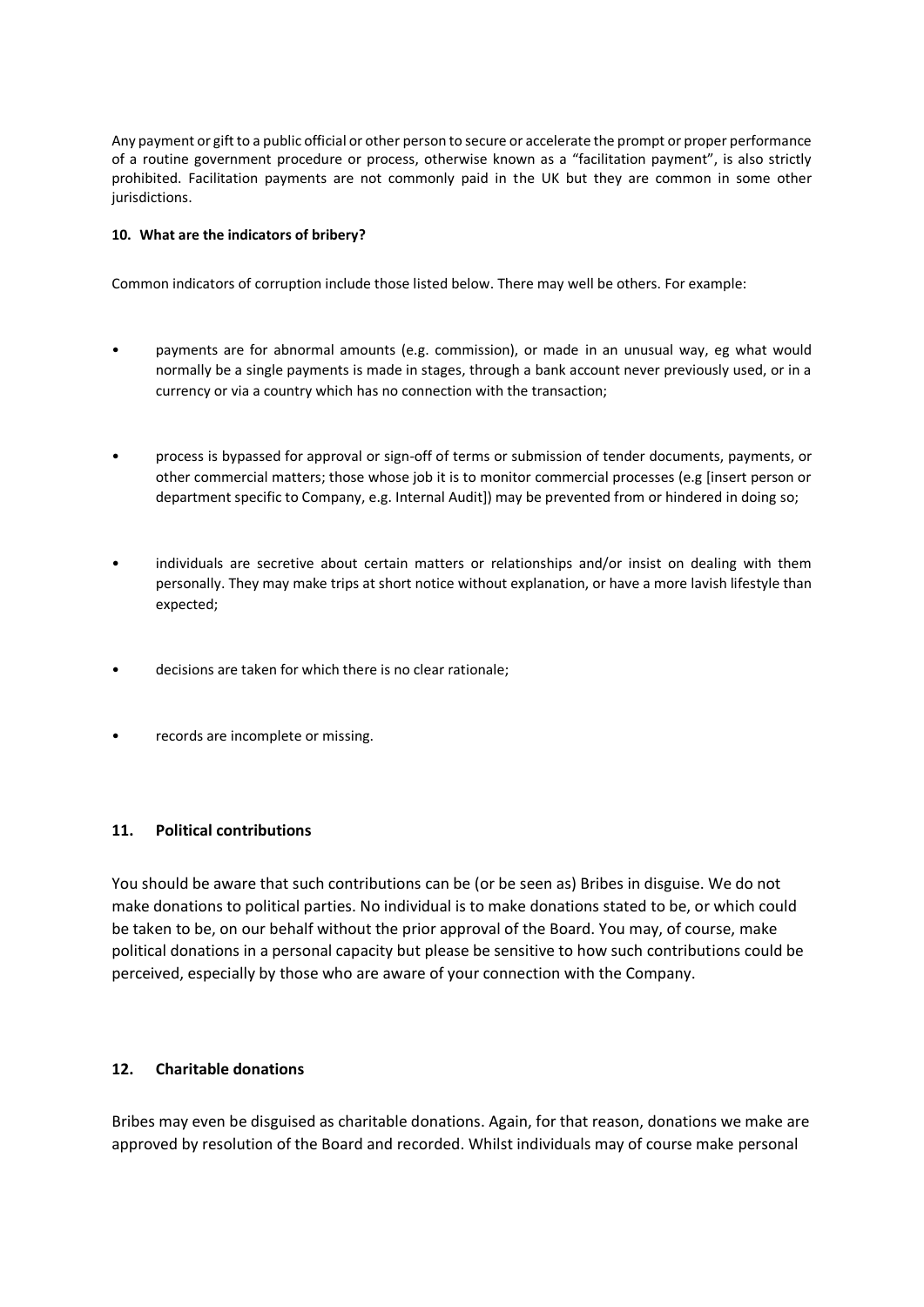donations to charity, they should not do so on behalf of the Company without prior approval from the Board.

## **13. Local circumstances**

We understand that different parts of the world have different social and cultural customs. This does not affect our position that we do not pay or accept bribes or act corruptly: we do not and will not. However, subject to that position, we understand the need to be sensitive to local customs. For example, there are cultures in which refusing (or even failing to offer) a gift is considered impolite and could alienate a key contact. In such cases, please refer to the Compliance Officer.

## **14. Exceptional circumstances**

In some circumstances a payment is justifiable. If one of our people is faced with a threat to his or her personal safety or that of another person if a payment is not made, they should pay it without fear of recrimination. In such cases, however, the Legal Department must be contacted as soon as possible, and the payment and the circumstances in which it was made must be fully documented and reported to the Director for the business and region concerned within [five] working days. Consider carefully whether to involve the police. There may be cases where this will make the situation worse. If, on consideration, this appears to be the best course of action, always consult the Legal Department first.

Such cases will be rare. All Relevant Persons visiting regions where they are more common should familiarise themselves, prior to travel, with current guidance relating to those countries. The Head of Compliance should be consulted if in doubt. [For general information on travelling to a particular country, please consult the latest information from the Foreign and Commonwealth Office.]

#### **15. Responsibility to report and the reporting procedure**

All Relevant Persons are contractually required to take whatever reasonable steps are necessary to ensure compliance with this Policy and to prevent, detect and report any suspected Bribery or corruption. All Relevant Persons have a duty to prevent, detect and report any incident of Bribery and any potential risks of Bribery. If you know or suspect that any Relevant Person plans to offer, promise, or give a Bribe or to request, agree to receive or accept a Bribe in connection with the Company's business, you must disclose this the Company's Compliance Officer as quickly as possible to allow appropriate action to be taken promptly.

The Company is committed to taking appropriate action against Bribery and corruption. This may include either reporting the matter to an appropriate external government department, regulatory agency, or the police and/or taking internal disciplinary action against relevant employees and/or terminating contracts with associated persons.

The Company will keep your disclosure confidential during any investigation it undertakes to the extent that this is practical and appropriate in the circumstances. The Company will support anyone who raises genuine concerns in good faith under this Policy, even if they turn out to be mistaken. The Company is also committed to ensuring nobody suffers any detrimental treatment because of refusing to take part in bribery or corruption, or because